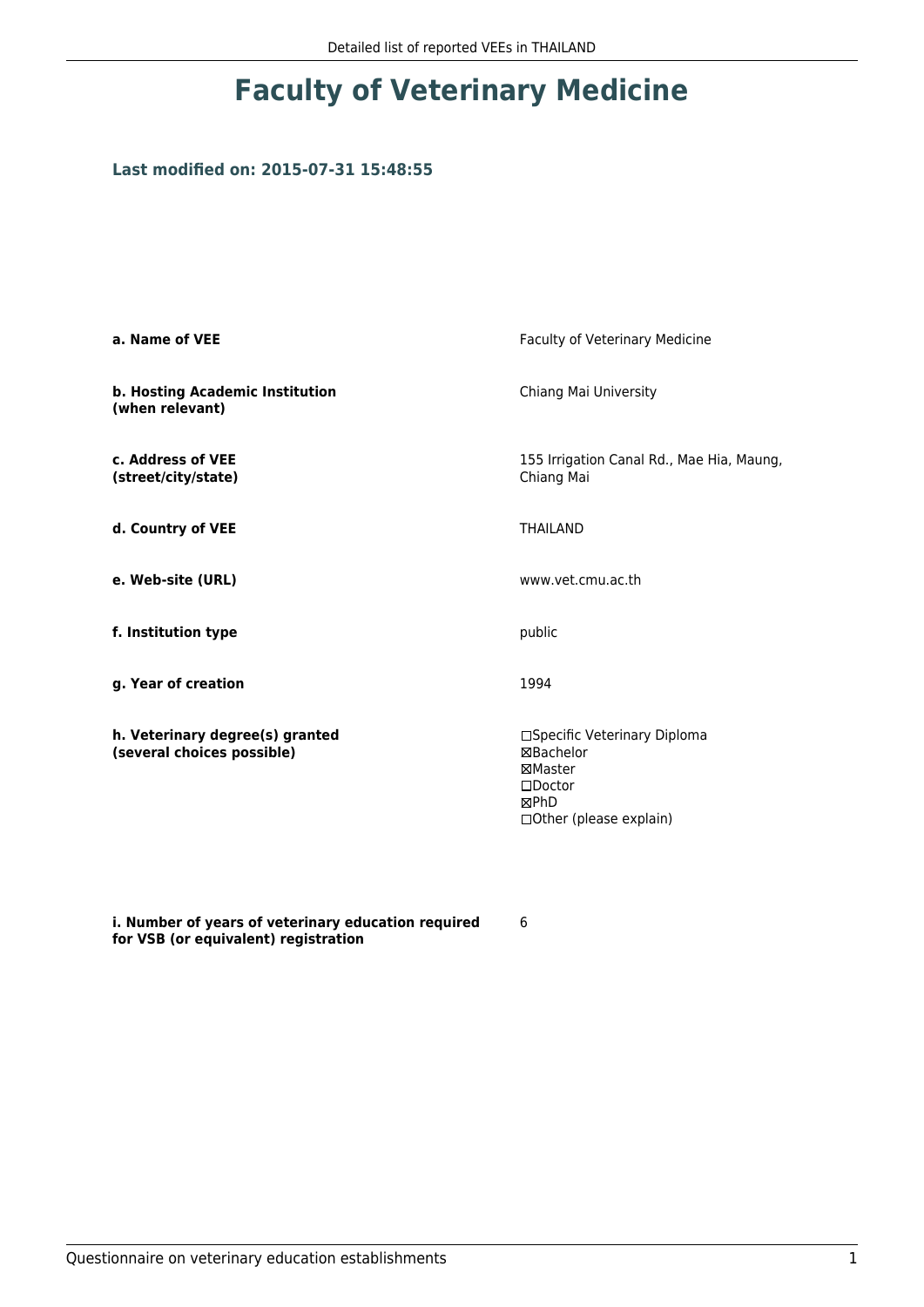|                                                                                                   | 1st Year                                                                                                                                                              | 51-100                                           |
|---------------------------------------------------------------------------------------------------|-----------------------------------------------------------------------------------------------------------------------------------------------------------------------|--------------------------------------------------|
|                                                                                                   | 2d Year                                                                                                                                                               | 51-100                                           |
|                                                                                                   | 3d Year                                                                                                                                                               | 51-100                                           |
|                                                                                                   | 4th Year                                                                                                                                                              | 51-100                                           |
|                                                                                                   | 5th Year                                                                                                                                                              | 51-100                                           |
|                                                                                                   | 6th Year                                                                                                                                                              | 51-100                                           |
|                                                                                                   | 7th Year                                                                                                                                                              |                                                  |
| k. Average number of veterinary graduates per year<br>from the establishment                      | 51-100                                                                                                                                                                |                                                  |
| I. Minimum education required for admission to the<br>establishment<br>(several choices possible) | ⊠High School University Entrance<br>Qualification<br>□Pre-Veterinary Science Diploma<br>□Pre-Veterinary Science Degree<br>□Other specific VEE entrance qualifications |                                                  |
| m. Is there a selection procedure at<br>(several choices possible)                                | ⊠National level<br>$\Box$ State level<br>□Establishment level                                                                                                         |                                                  |
| n. National accreditation/certification/approval                                                  | Yes                                                                                                                                                                   |                                                  |
|                                                                                                   | <b>Accrediting agency:</b>                                                                                                                                            |                                                  |
|                                                                                                   | <b>Name of the Agency</b>                                                                                                                                             | Veterinary<br>Council of<br>Thailand             |
|                                                                                                   | <b>Address of the</b><br>Agency                                                                                                                                       | □68/8 Moo 1<br>Bang Phai,<br>Maung,<br>Nontaburi |
|                                                                                                   | Country of the<br><b>Agency</b>                                                                                                                                       | Thailand                                         |
|                                                                                                   | Date granted (yyyy-<br>mm-dd)                                                                                                                                         | 2009-11-02                                       |
|                                                                                                   | <b>Period of validity</b><br>(years)                                                                                                                                  | 5                                                |
|                                                                                                   |                                                                                                                                                                       |                                                  |

**o. Regional accreditation/certification/approval** No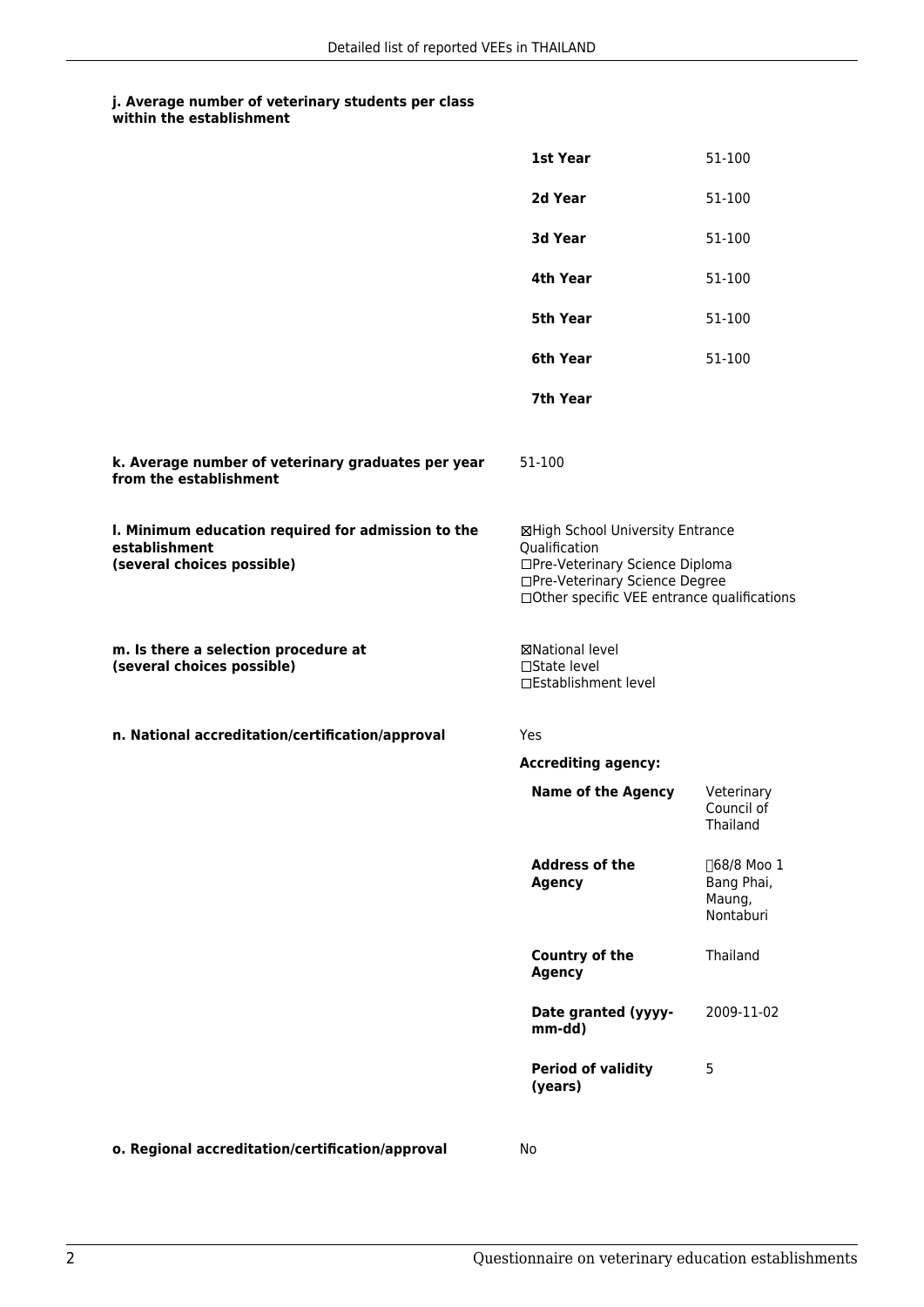**p. Any form of other international accreditation/certification/approval?**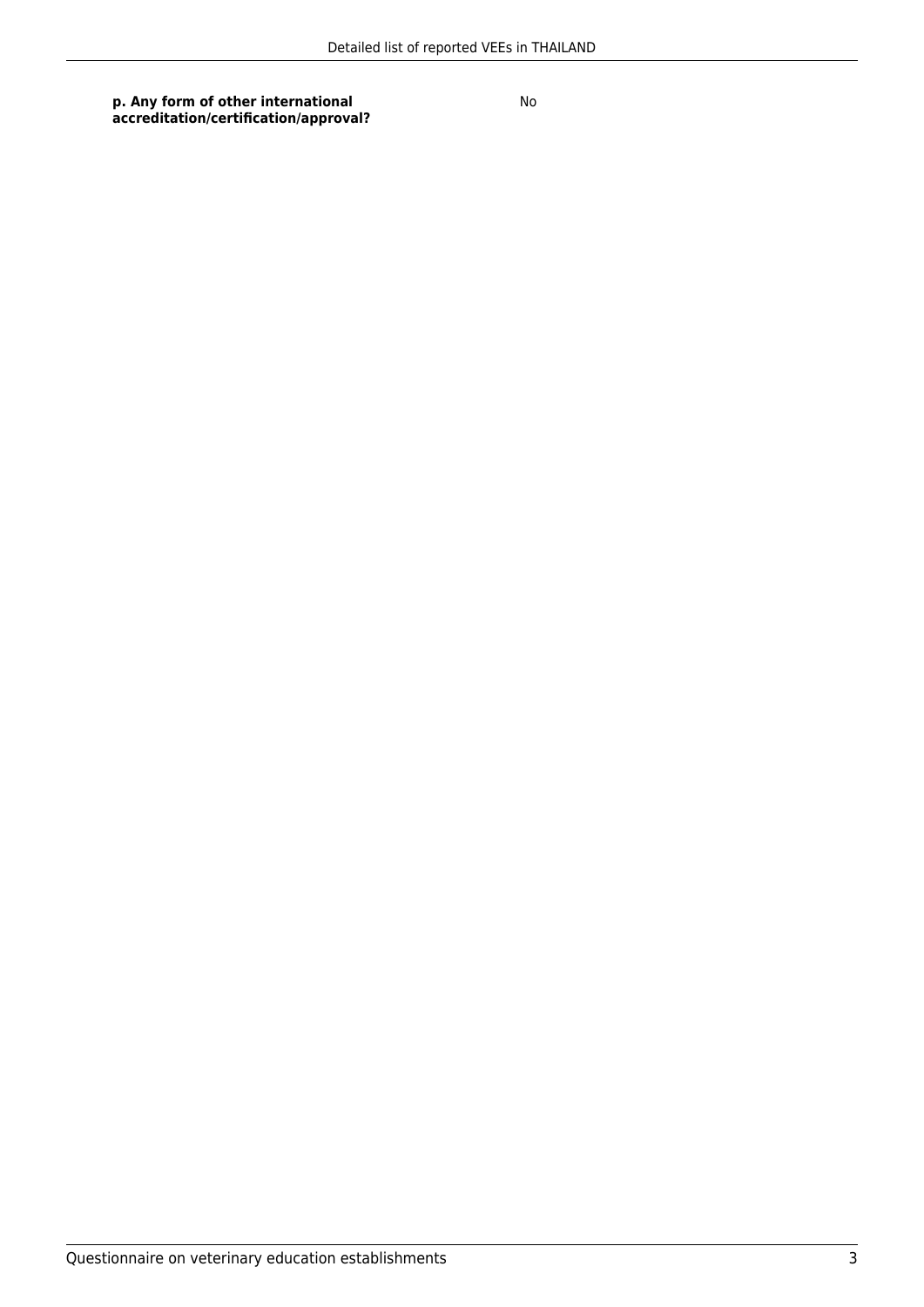#### **Last modified on: 2015-08-02 03:38:28**

| a. Name of VEE                                                | Faculty of Veterinary Medicine                                                                               |  |
|---------------------------------------------------------------|--------------------------------------------------------------------------------------------------------------|--|
| b. Hosting Academic Institution<br>(when relevant)            | Khon Kaen University                                                                                         |  |
| c. Address of VEE<br>(street/city/state)                      | Faculty of Veterinary Medicine, Khon Kaen<br>University, Khon Kaen Province, Thailand,<br>40002              |  |
| d. Country of VEE                                             | <b>THAILAND</b>                                                                                              |  |
| e. Web-site (URL)                                             | http://vet.kku.ac.th/main/                                                                                   |  |
| f. Institution type                                           | public                                                                                                       |  |
| g. Year of creation                                           | 1986                                                                                                         |  |
| h. Veterinary degree(s) granted<br>(several choices possible) | □Specific Veterinary Diploma<br>⊠Bachelor<br>⊠Master<br>$\square$ Doctor<br>⊠PhD<br>□ Other (please explain) |  |

**i. Number of years of veterinary education required for VSB (or equivalent) registration**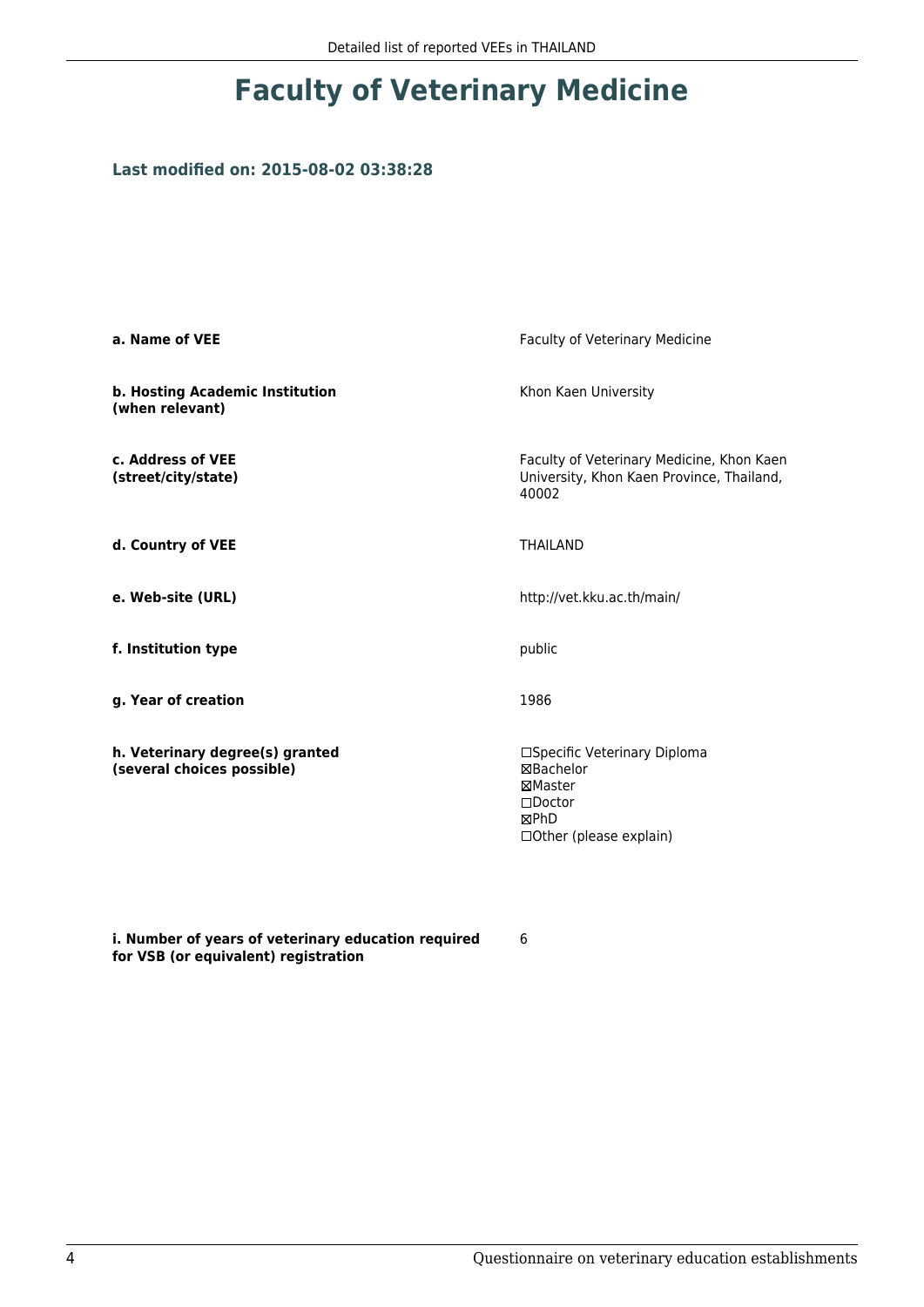|                                                                                                   | 1st Year                                                                                                                                                              | 51-100                                           |
|---------------------------------------------------------------------------------------------------|-----------------------------------------------------------------------------------------------------------------------------------------------------------------------|--------------------------------------------------|
|                                                                                                   | 2d Year                                                                                                                                                               | 51-100                                           |
|                                                                                                   | 3d Year                                                                                                                                                               | 51-100                                           |
|                                                                                                   | 4th Year                                                                                                                                                              | 51-100                                           |
|                                                                                                   | 5th Year                                                                                                                                                              | 51-100                                           |
|                                                                                                   | 6th Year                                                                                                                                                              | 51-100                                           |
|                                                                                                   | 7th Year                                                                                                                                                              |                                                  |
| k. Average number of veterinary graduates per year<br>from the establishment                      | 51-100                                                                                                                                                                |                                                  |
| I. Minimum education required for admission to the<br>establishment<br>(several choices possible) | ⊠High School University Entrance<br>Qualification<br>□Pre-Veterinary Science Diploma<br>□Pre-Veterinary Science Degree<br>□Other specific VEE entrance qualifications |                                                  |
| m. Is there a selection procedure at<br>(several choices possible)                                | <b>⊠National level</b><br>□State level<br>□Establishment level                                                                                                        |                                                  |
| n. National accreditation/certification/approval                                                  | Yes                                                                                                                                                                   |                                                  |
|                                                                                                   | <b>Accrediting agency:</b>                                                                                                                                            |                                                  |
|                                                                                                   | <b>Name of the Agency</b>                                                                                                                                             | Veterinary                                       |
|                                                                                                   |                                                                                                                                                                       | Council of<br>Thailand                           |
|                                                                                                   | <b>Address of the</b><br>Agency                                                                                                                                       | □68/8 Moo 1<br>Bang Phai,<br>Maung,<br>Nontaburi |
|                                                                                                   | Country of the<br><b>Agency</b>                                                                                                                                       | Thailand                                         |
|                                                                                                   | Date granted (yyyy-<br>mm-dd)                                                                                                                                         | 2009-11-02                                       |
|                                                                                                   | <b>Period of validity</b><br>(years)                                                                                                                                  | 5                                                |

**o. Regional accreditation/certification/approval** No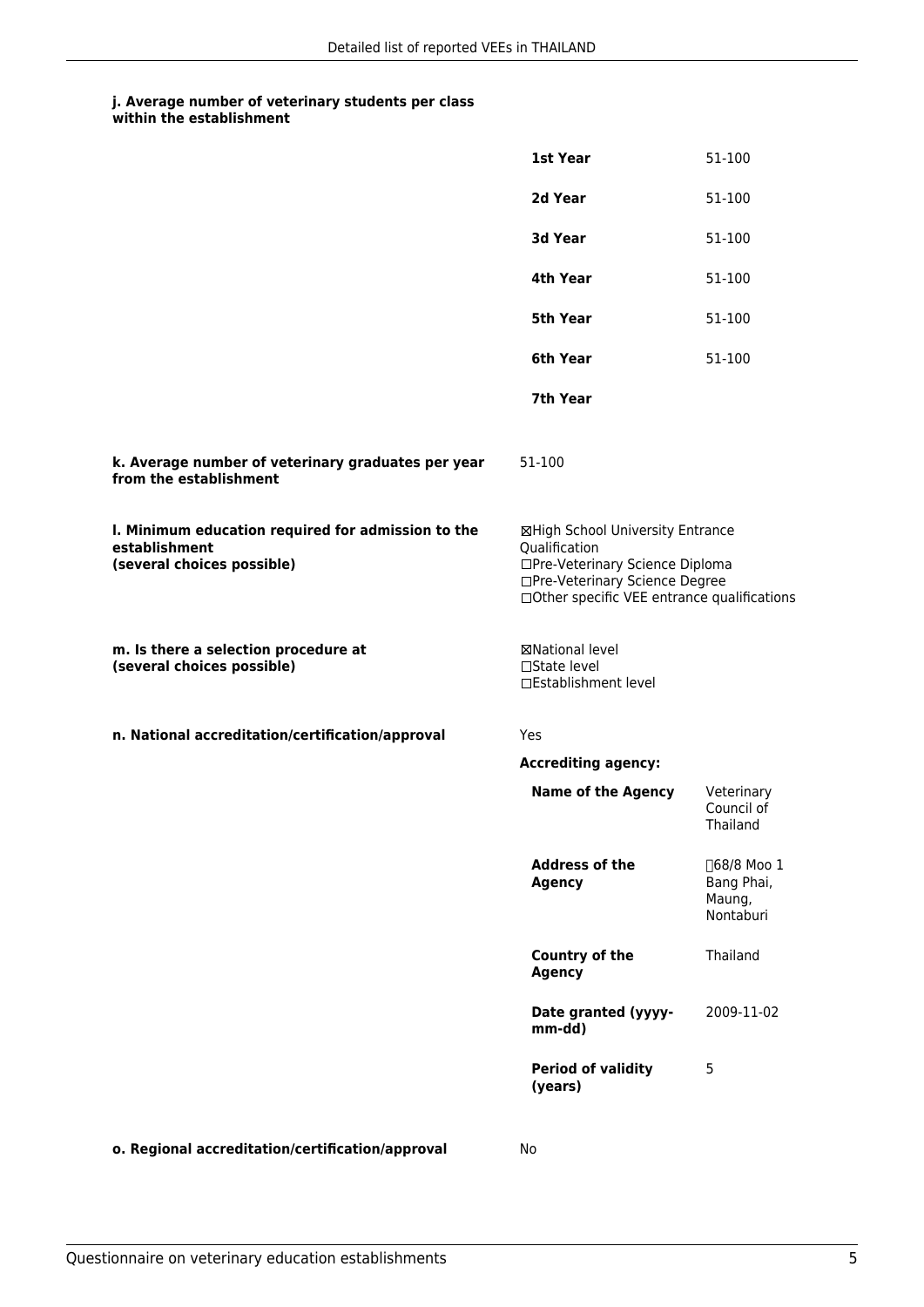**p. Any form of other international accreditation/certification/approval?**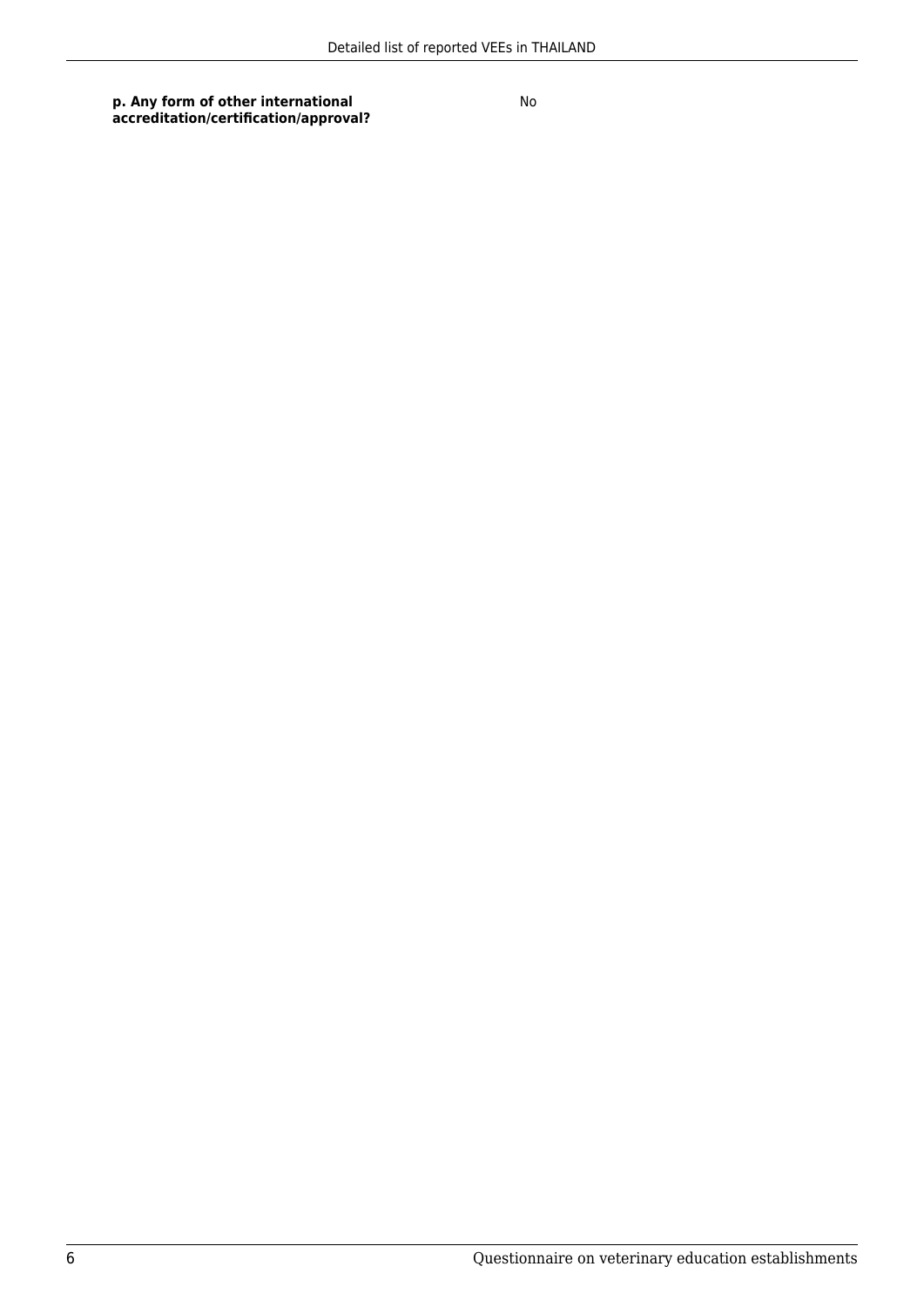### **Last modified on: 2015-08-04 11:34:43**

| a. Name of VEE                                                | Faculty of Veterinary Medicine                                                                                      |
|---------------------------------------------------------------|---------------------------------------------------------------------------------------------------------------------|
| b. Hosting Academic Institution<br>(when relevant)            | Mahanakorn University of Technology                                                                                 |
| c. Address of VEE<br>(street/city/state)                      | 140 Cheum-Sampan Road, Nongchok,<br>Bangkok                                                                         |
| d. Country of VEE                                             | <b>THAILAND</b>                                                                                                     |
| e. Web-site (URL)                                             | www.vet.mut.ac.th                                                                                                   |
| f. Institution type                                           | private                                                                                                             |
| g. Year of creation                                           | 1992                                                                                                                |
| h. Veterinary degree(s) granted<br>(several choices possible) | □Specific Veterinary Diploma<br><b>⊠Bachelor</b><br>⊠Master<br>$\square$ Doctor<br>DPhD<br>□ Other (please explain) |

**i. Number of years of veterinary education required for VSB (or equivalent) registration**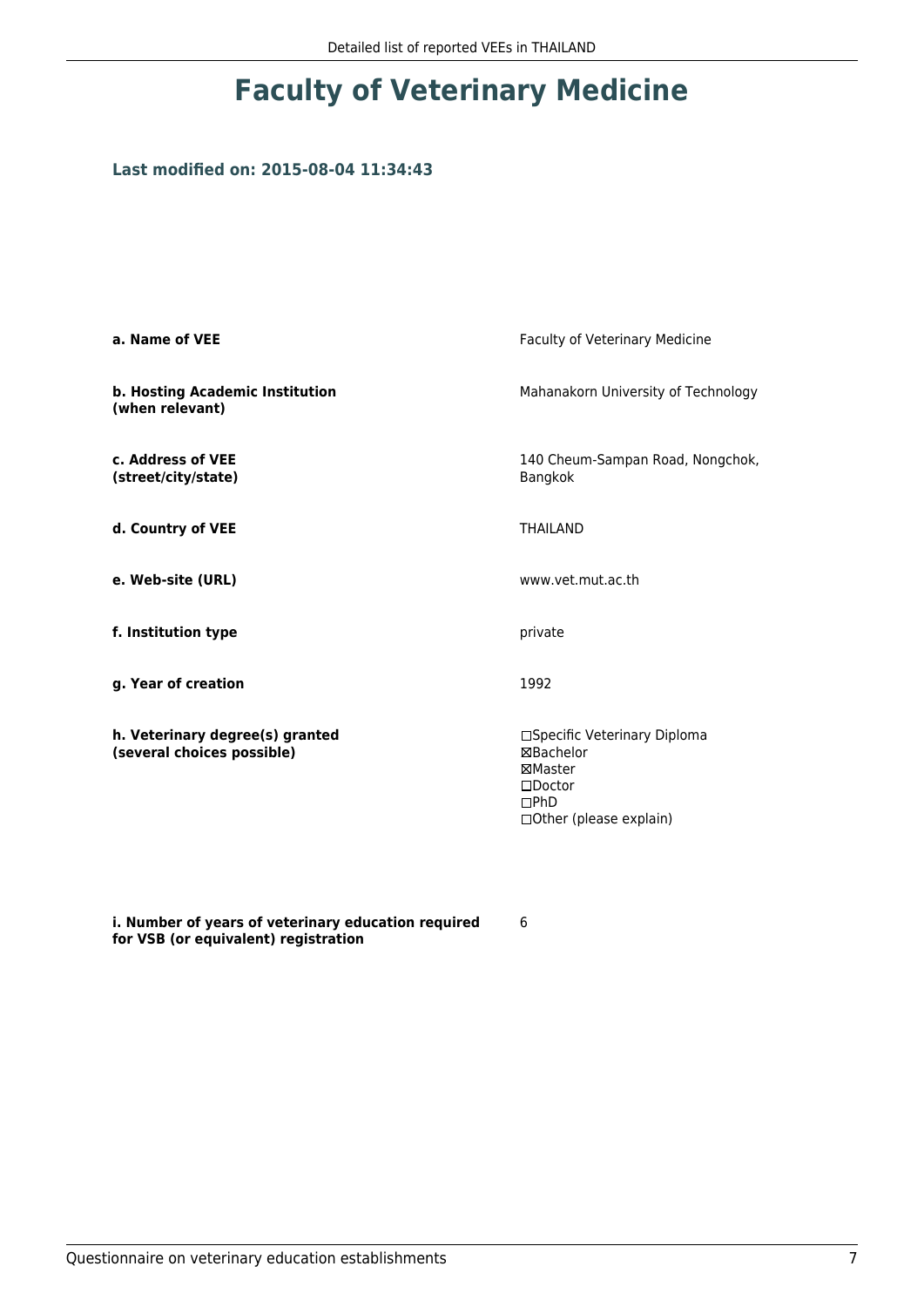| within the establishment |  |
|--------------------------|--|
|--------------------------|--|

|                                                                                                   | 1st Year                                                                                                                                                              | 51-100                                     |
|---------------------------------------------------------------------------------------------------|-----------------------------------------------------------------------------------------------------------------------------------------------------------------------|--------------------------------------------|
|                                                                                                   | 2d Year                                                                                                                                                               | 51-100                                     |
|                                                                                                   | 3d Year                                                                                                                                                               | 51-100                                     |
|                                                                                                   | 4th Year                                                                                                                                                              | 51-100                                     |
|                                                                                                   | <b>5th Year</b>                                                                                                                                                       | 51-100                                     |
|                                                                                                   | 6th Year                                                                                                                                                              | 51-100                                     |
|                                                                                                   | 7th Year                                                                                                                                                              |                                            |
| k. Average number of veterinary graduates per year<br>from the establishment                      | 51-100                                                                                                                                                                |                                            |
| I. Minimum education required for admission to the<br>establishment<br>(several choices possible) | ⊠High School University Entrance<br>Qualification<br>⊠Pre-Veterinary Science Diploma<br>⊠Pre-Veterinary Science Degree<br>□Other specific VEE entrance qualifications |                                            |
| m. Is there a selection procedure at<br>(several choices possible)                                | ⊠National level<br>$\Box$ State level<br>□Establishment level                                                                                                         |                                            |
| n. National accreditation/certification/approval                                                  | Yes                                                                                                                                                                   |                                            |
|                                                                                                   | <b>Accrediting agency:</b>                                                                                                                                            |                                            |
|                                                                                                   | <b>Name of the Agency</b>                                                                                                                                             | Veterinary Council of<br>Thailand          |
|                                                                                                   | <b>Address of the</b><br>Agency                                                                                                                                       | 68/8 Moo 1, Bang<br>Phai, Maung, Nontaburi |
|                                                                                                   | Country of the<br><b>Agency</b>                                                                                                                                       | Thailand                                   |
|                                                                                                   | Date granted (yyyy-<br>mm-dd)                                                                                                                                         | 2009-11-02                                 |
|                                                                                                   | <b>Period of validity</b><br>(years)                                                                                                                                  | 5                                          |
| o. Regional accreditation/certification/approval                                                  | No                                                                                                                                                                    |                                            |
| p. Any form of other international<br>accreditation/certification/approval?                       | No                                                                                                                                                                    |                                            |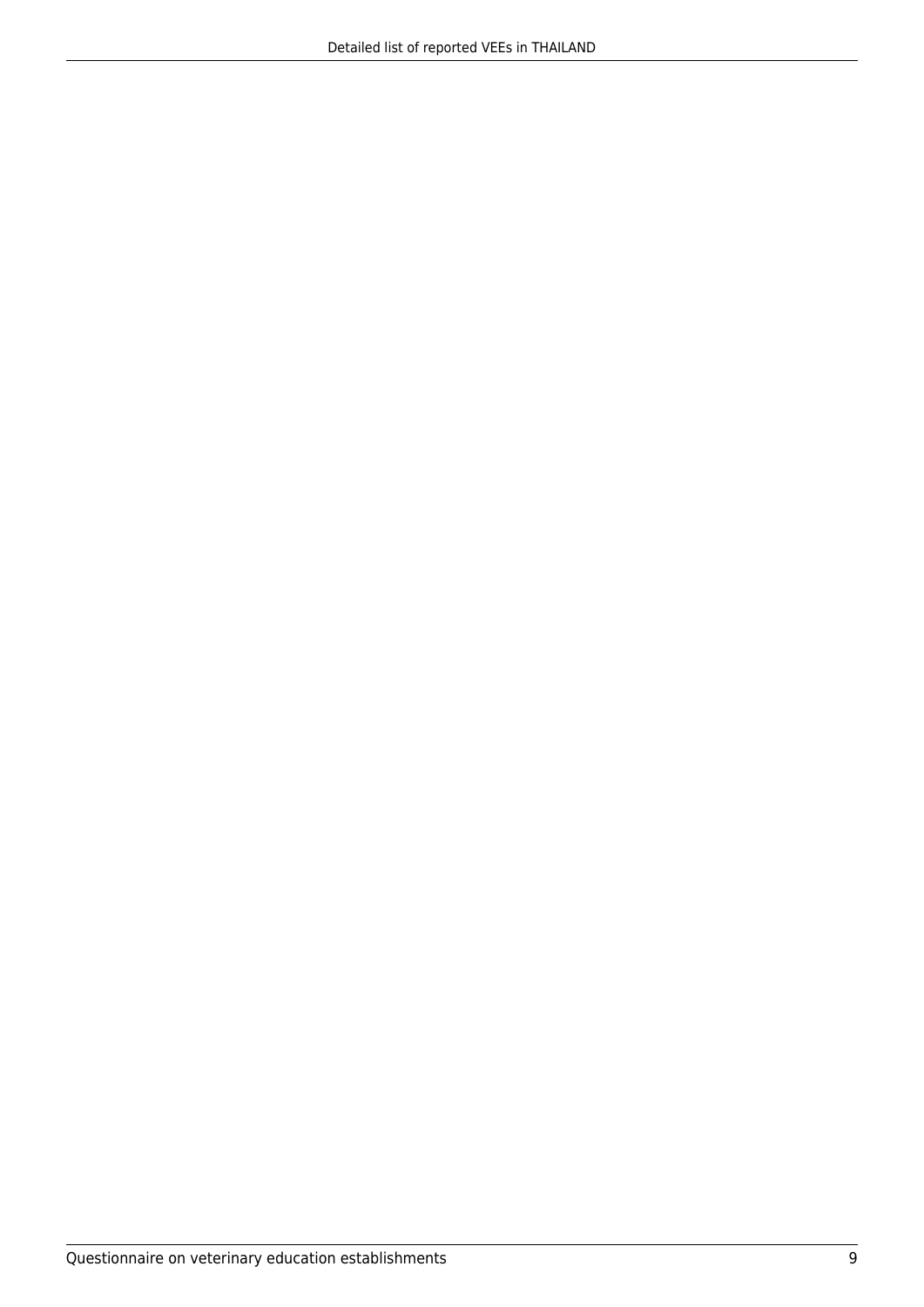### **Last modified on: 2015-08-04 14:27:14**

| a. Name of VEE                                                | Faculty of Veterinary Medicine                                                                              |  |
|---------------------------------------------------------------|-------------------------------------------------------------------------------------------------------------|--|
| b. Hosting Academic Institution<br>(when relevant)            | Kasetsart University                                                                                        |  |
| c. Address of VEE<br>(street/city/state)                      | 50 Ngamwongwan Road, Lat Yao, Chatuchak,<br>Bangkok 10900                                                   |  |
| d. Country of VEE                                             | <b>THAILAND</b>                                                                                             |  |
| e. Web-site (URL)                                             | www.vet.ku.ac.th                                                                                            |  |
| f. Institution type                                           | public                                                                                                      |  |
| g. Year of creation                                           | 1954                                                                                                        |  |
| h. Veterinary degree(s) granted<br>(several choices possible) | □Specific Veterinary Diploma<br>⊠Bachelor<br>⊠Master<br>$\square$ Doctor<br>⊠PhD<br>□Other (please explain) |  |

**i. Number of years of veterinary education required for VSB (or equivalent) registration**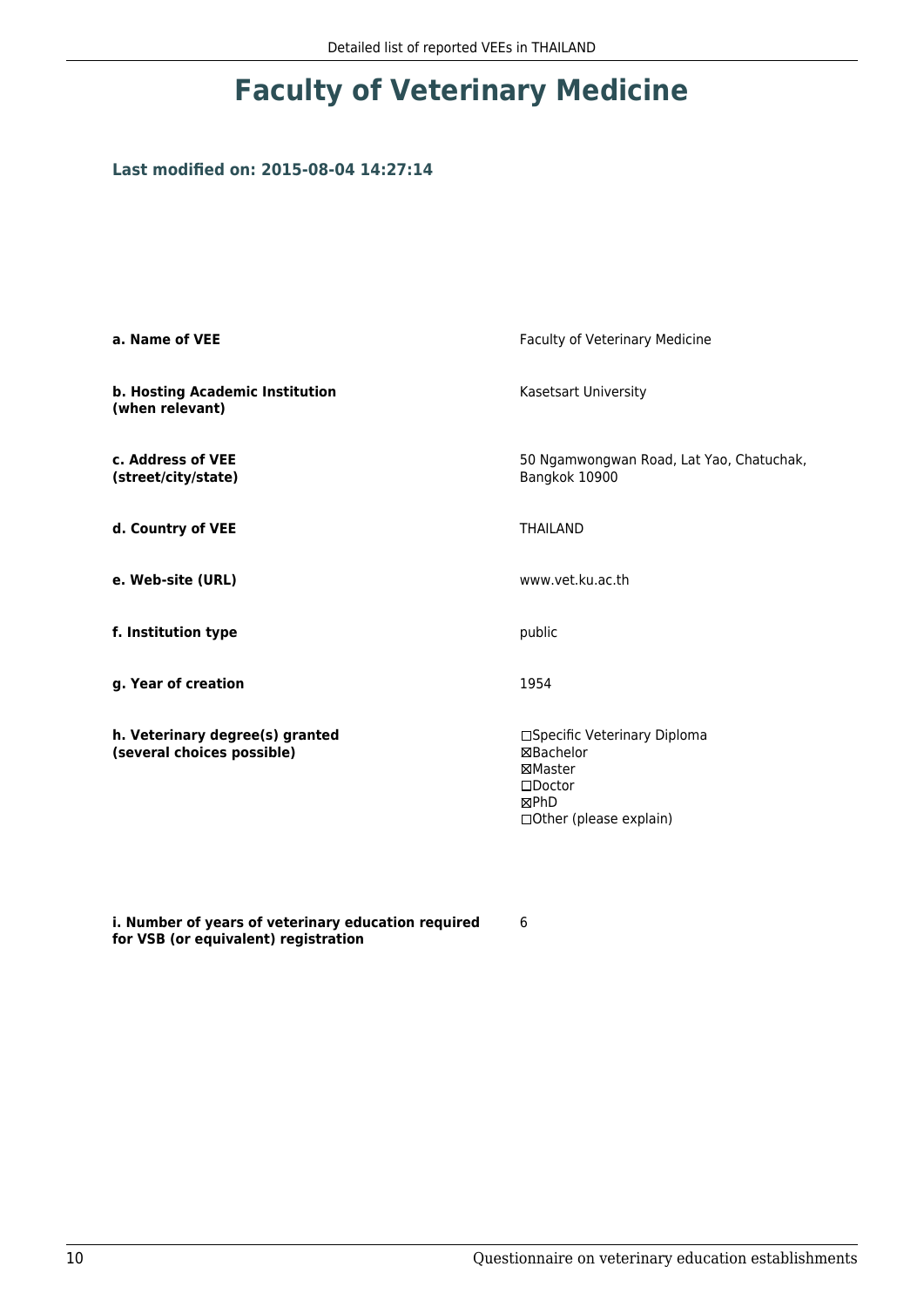#### **j. Average number of veterinary students per class within the establishment**

|                                                                                                   | 1st Year                                                                                                                                                              | 101-150 |
|---------------------------------------------------------------------------------------------------|-----------------------------------------------------------------------------------------------------------------------------------------------------------------------|---------|
|                                                                                                   | 2d Year                                                                                                                                                               | 101-150 |
|                                                                                                   | 3d Year                                                                                                                                                               | 101-150 |
|                                                                                                   | 4th Year                                                                                                                                                              | 101-150 |
|                                                                                                   | 5th Year                                                                                                                                                              | 101-150 |
|                                                                                                   | 6th Year                                                                                                                                                              | 101-150 |
|                                                                                                   | 7th Year                                                                                                                                                              |         |
| k. Average number of veterinary graduates per year<br>from the establishment                      | 101-150                                                                                                                                                               |         |
| I. Minimum education required for admission to the<br>establishment<br>(several choices possible) | ⊠High School University Entrance<br>Oualification<br>□Pre-Veterinary Science Diploma<br>□Pre-Veterinary Science Degree<br>□Other specific VEE entrance qualifications |         |
| m. Is there a selection procedure at<br>(several choices possible)                                | <b>⊠National level</b><br>$\Box$ State level<br>⊠Establishment level                                                                                                  |         |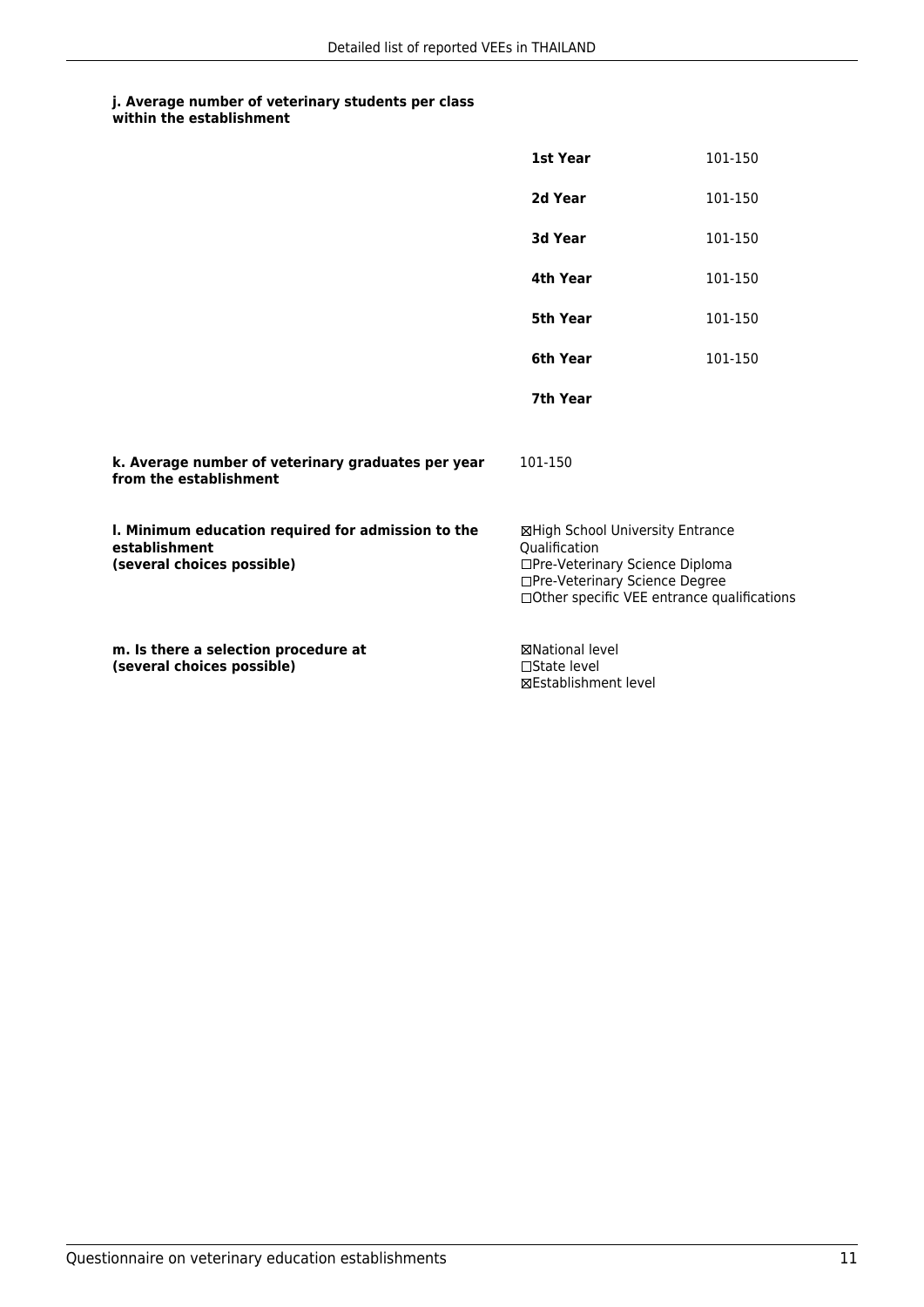| n. National accreditation/certification/approval | Yes                                    |                                                                                                                                                                              |
|--------------------------------------------------|----------------------------------------|------------------------------------------------------------------------------------------------------------------------------------------------------------------------------|
|                                                  | <b>Accrediting agency:</b>             |                                                                                                                                                                              |
|                                                  | <b>Name of the Agency</b>              | Veterinary<br>Council of<br>Thailand                                                                                                                                         |
|                                                  | <b>Address of the</b><br><b>Agency</b> | Department of<br>Livestock<br>Development<br>69/1<br>Phayathai<br>Road,<br>Ratchathewi,<br>Bangkok<br>10400 New<br>Address: 68/8<br>Moo 1, Bang<br>Phai, Maung,<br>Nontaburi |
|                                                  | <b>Country of the</b><br><b>Agency</b> | Thailand                                                                                                                                                                     |
|                                                  | Date granted (yyyy-<br>mm-dd)          | 2009-11-02                                                                                                                                                                   |
|                                                  | <b>Period of validity</b><br>(years)   | 5                                                                                                                                                                            |
| o. Regional accreditation/certification/approval | No                                     |                                                                                                                                                                              |
| p. Any form of other international               | No                                     |                                                                                                                                                                              |

**accreditation/certification/approval?**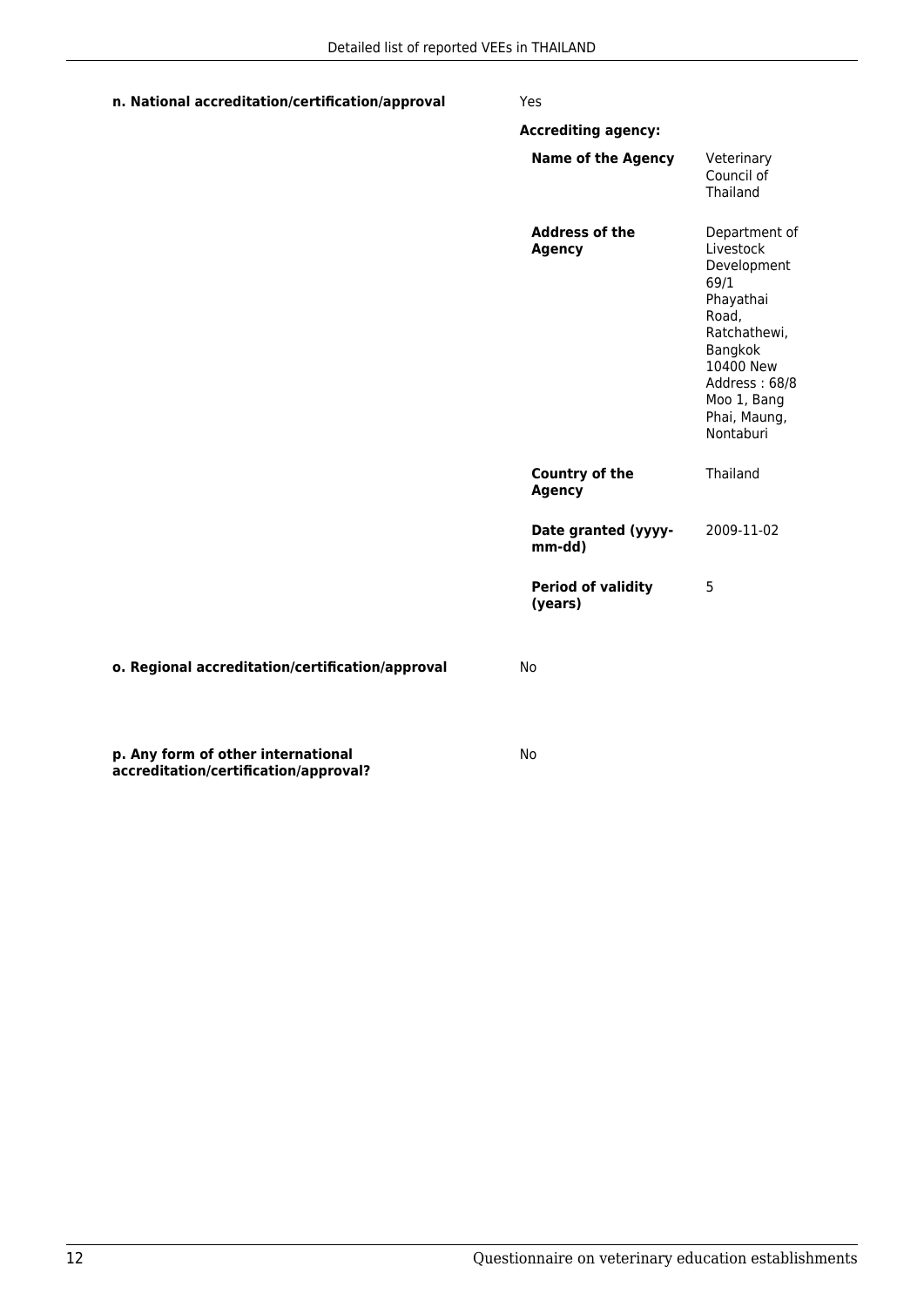# **Faculty of Veterinary Science**

#### **Last modified on: 2015-07-31 11:18:31**

| a. Name of VEE                                                | <b>Faculty of Veterinary Science</b>                                                                                                                                 |  |
|---------------------------------------------------------------|----------------------------------------------------------------------------------------------------------------------------------------------------------------------|--|
| b. Hosting Academic Institution<br>(when relevant)            | Chulalongkorn University                                                                                                                                             |  |
| c. Address of VEE<br>(street/city/state)                      | 39 Henri Dunant Rd., Wangmai, Pathumwan,<br>Bangkok, 10330                                                                                                           |  |
| d. Country of VEE                                             | <b>THAILAND</b>                                                                                                                                                      |  |
| e. Web-site (URL)                                             | www.vet.chula.ac.th                                                                                                                                                  |  |
| f. Institution type                                           | public                                                                                                                                                               |  |
| g. Year of creation                                           | 1935                                                                                                                                                                 |  |
| h. Veterinary degree(s) granted<br>(several choices possible) | □Specific Veterinary Diploma<br>□Bachelor<br>$\square$ Master<br>$\square$ Doctor<br>$\square$ PhD<br>⊠Other (please explain)<br>Doctor of Veterinary Medicine (DVM) |  |

**i. Number of years of veterinary education required for VSB (or equivalent) registration**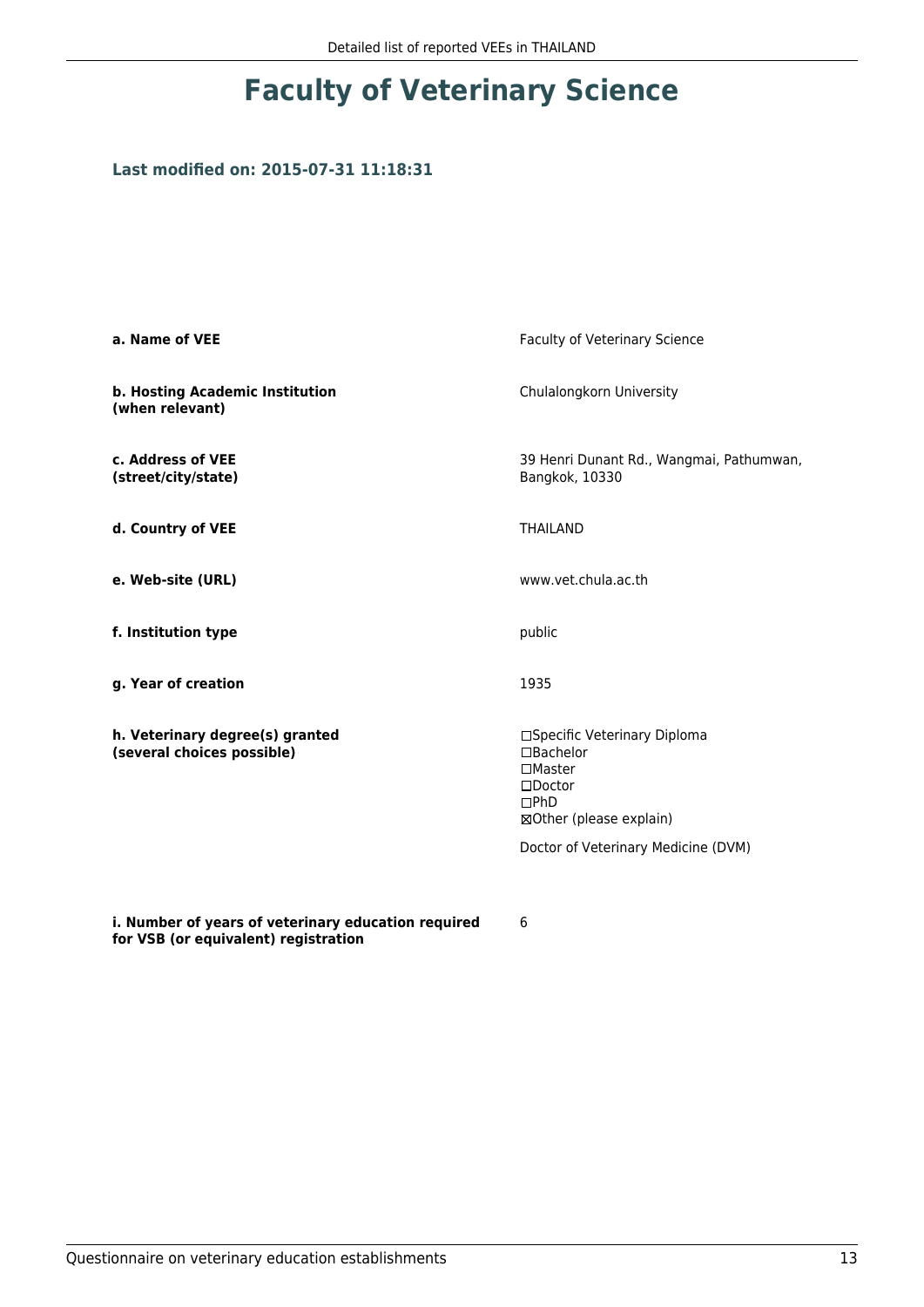| within the establishment |
|--------------------------|
|                          |

|                                                                                                   | 1st Year                                                                                                                                                              | 101-150                                                                                           |
|---------------------------------------------------------------------------------------------------|-----------------------------------------------------------------------------------------------------------------------------------------------------------------------|---------------------------------------------------------------------------------------------------|
|                                                                                                   | 2d Year                                                                                                                                                               | 101-150                                                                                           |
|                                                                                                   | 3d Year                                                                                                                                                               | 101-150                                                                                           |
|                                                                                                   | 4th Year                                                                                                                                                              | 101-150                                                                                           |
|                                                                                                   | 5th Year                                                                                                                                                              | 101-150                                                                                           |
|                                                                                                   | 6th Year                                                                                                                                                              | 101-150                                                                                           |
|                                                                                                   | 7th Year                                                                                                                                                              |                                                                                                   |
| k. Average number of veterinary graduates per year<br>from the establishment                      | 101-150                                                                                                                                                               |                                                                                                   |
| I. Minimum education required for admission to the<br>establishment<br>(several choices possible) | ⊠High School University Entrance<br>Qualification<br>□Pre-Veterinary Science Diploma<br>□Pre-Veterinary Science Degree<br>□Other specific VEE entrance qualifications |                                                                                                   |
| m. Is there a selection procedure at<br>(several choices possible)                                | <b>⊠National level</b><br>□State level<br>□Establishment level                                                                                                        |                                                                                                   |
| n. National accreditation/certification/approval                                                  | Yes                                                                                                                                                                   |                                                                                                   |
|                                                                                                   | <b>Accrediting agency:</b>                                                                                                                                            |                                                                                                   |
|                                                                                                   | <b>Name of the Agency</b>                                                                                                                                             | The Veterinary<br>Council of<br>Thailand                                                          |
|                                                                                                   | <b>Address of the</b><br><b>Agency</b>                                                                                                                                | Department of<br>Livestock<br>Development,<br>69/1 Payathai<br>Rd., Rajdhevi,<br>Bangkok<br>10400 |
|                                                                                                   | Country of the<br><b>Agency</b>                                                                                                                                       | Thailand                                                                                          |
|                                                                                                   | Date granted (yyyy-<br>mm-dd)                                                                                                                                         | 2009-11-02                                                                                        |
|                                                                                                   | <b>Period of validity</b><br>(years)                                                                                                                                  | 5                                                                                                 |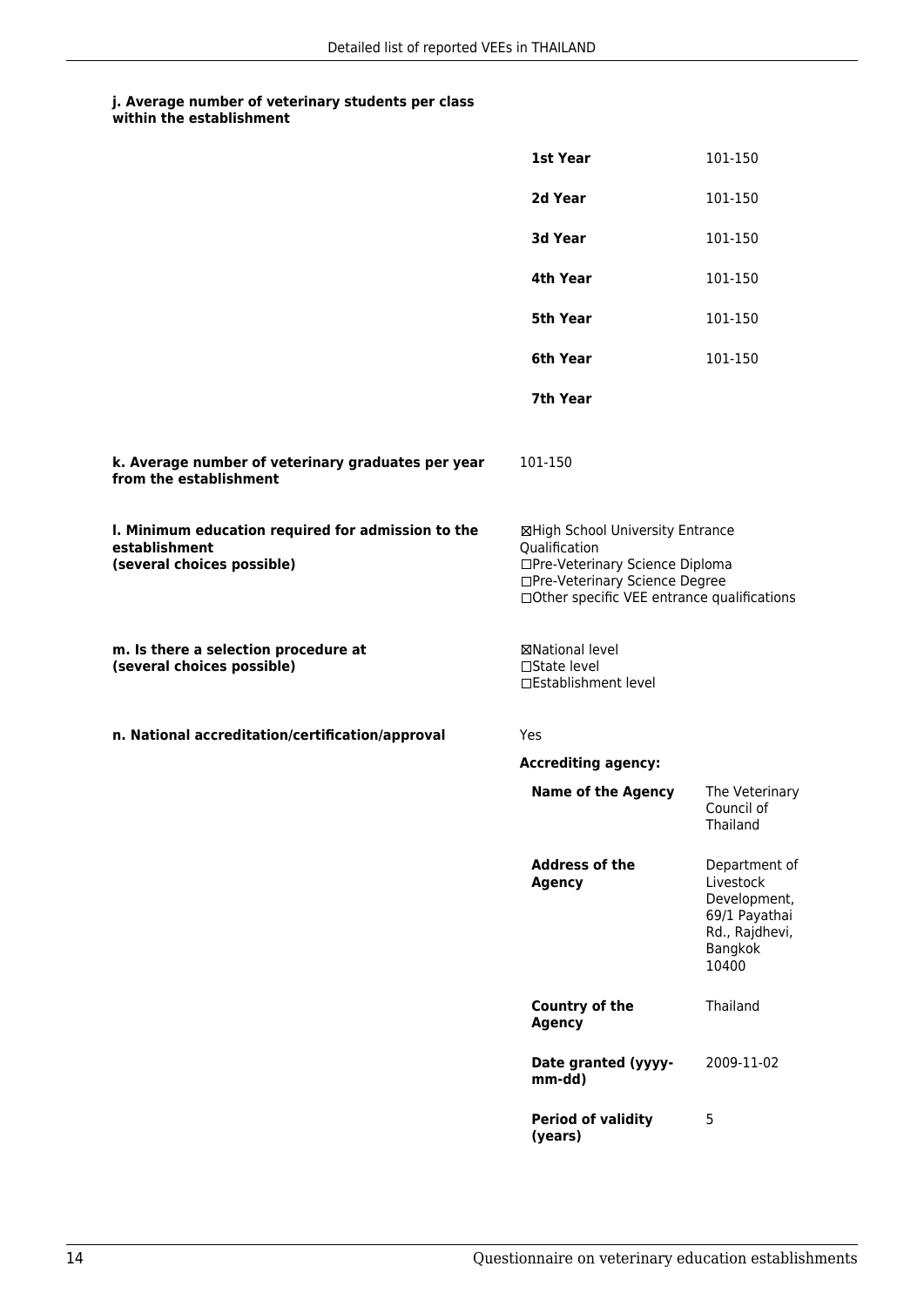**o. Regional accreditation/certification/approval** No

**p. Any form of other international accreditation/certification/approval?**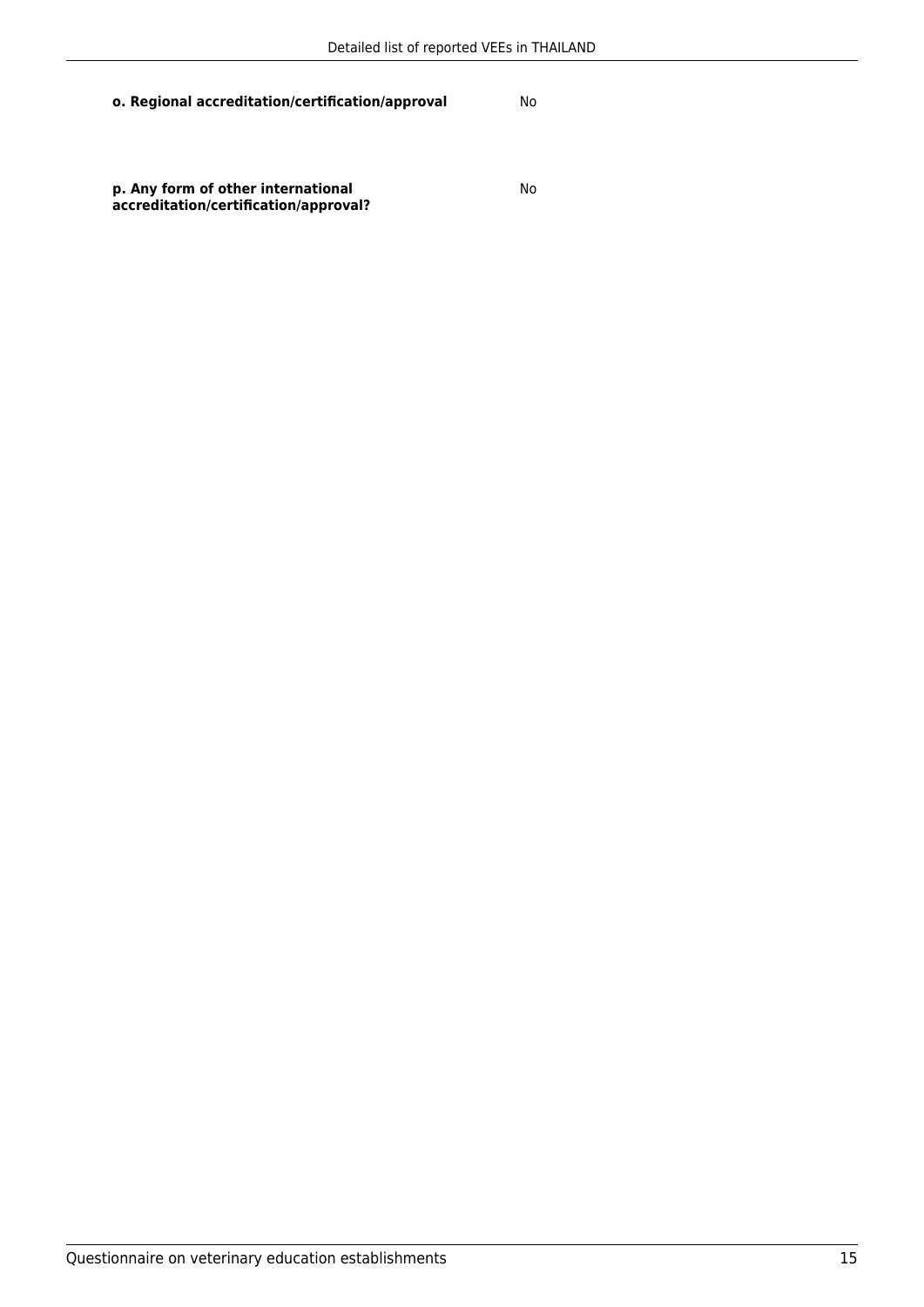# **Faculty of Veterinary Science**

#### **Last modified on: 2015-07-31 17:40:53**

| a. Name of VEE                                                | Faculty of Veterinary Science                                                                             |  |
|---------------------------------------------------------------|-----------------------------------------------------------------------------------------------------------|--|
| b. Hosting Academic Institution<br>(when relevant)            | <b>Mahidol University</b>                                                                                 |  |
| c. Address of VEE<br>(street/city/state)                      | 999 Phutthamonthon 4 Road, Salaya,<br>Phutthamonthon, Nakhon Pathom 73170                                 |  |
| d. Country of VEE                                             | <b>THAILAND</b>                                                                                           |  |
| e. Web-site (URL)                                             | www.ys.mahidol.ac.th                                                                                      |  |
| f. Institution type                                           | public                                                                                                    |  |
| g. Year of creation                                           | 1998                                                                                                      |  |
| h. Veterinary degree(s) granted<br>(several choices possible) | □Specific Veterinary Diploma<br>□Bachelor<br>$\Box$ Master<br>⊠Doctor<br>DPhD<br>□ Other (please explain) |  |

**i. Number of years of veterinary education required for VSB (or equivalent) registration**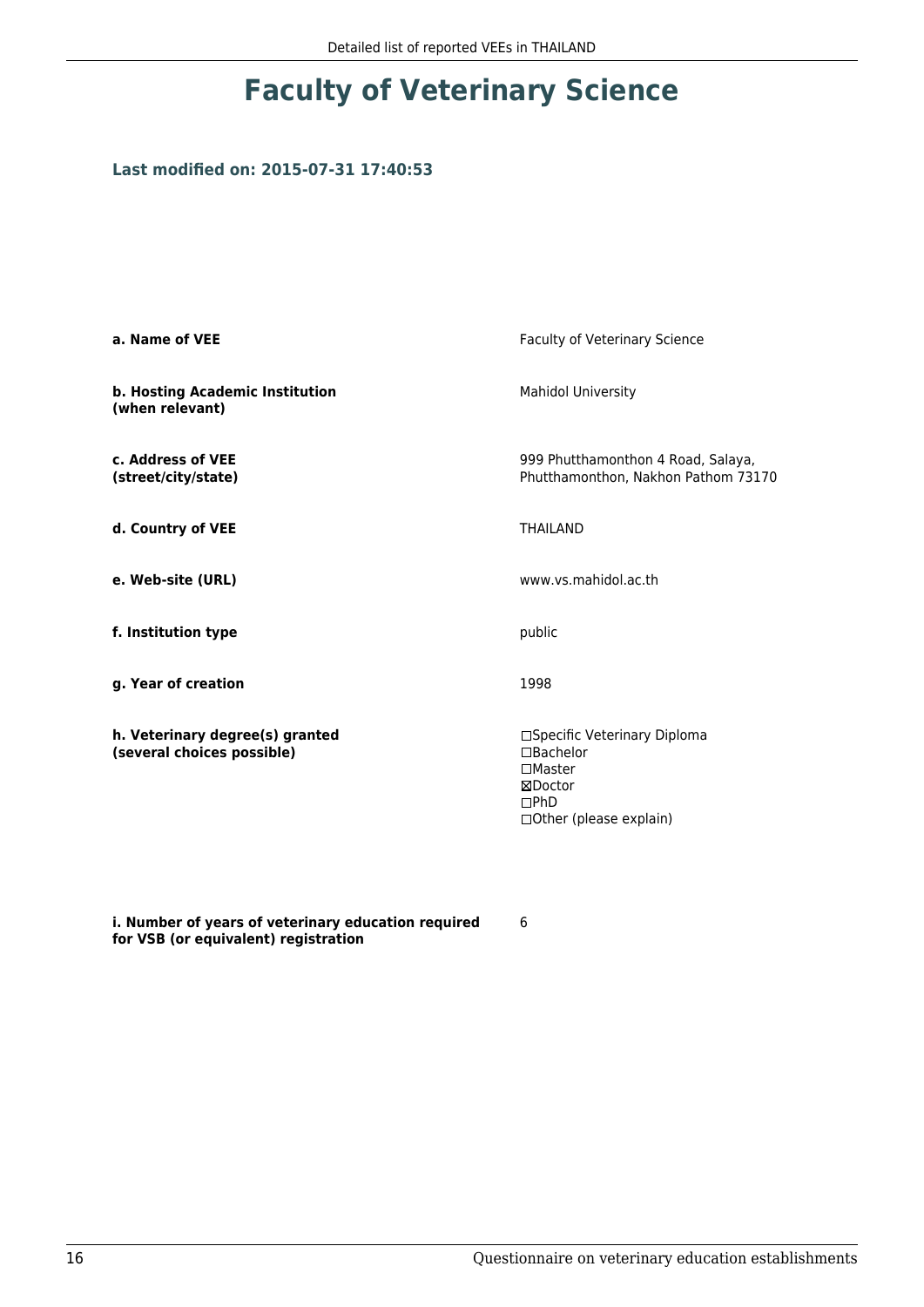#### **j. Average number of veterinary students per class within the establishment**

|                                                                                                   | 1st Year                                                                                                                                                              | $0 - 50$                                                                                                 |  |
|---------------------------------------------------------------------------------------------------|-----------------------------------------------------------------------------------------------------------------------------------------------------------------------|----------------------------------------------------------------------------------------------------------|--|
|                                                                                                   | 2d Year                                                                                                                                                               | $0 - 50$                                                                                                 |  |
|                                                                                                   | 3d Year                                                                                                                                                               | $0 - 50$                                                                                                 |  |
|                                                                                                   | 4th Year                                                                                                                                                              | $0 - 50$                                                                                                 |  |
|                                                                                                   | 5th Year                                                                                                                                                              | $0 - 50$                                                                                                 |  |
|                                                                                                   | 6th Year                                                                                                                                                              | $0 - 50$                                                                                                 |  |
|                                                                                                   | 7th Year                                                                                                                                                              |                                                                                                          |  |
| k. Average number of veterinary graduates per year<br>from the establishment                      | $0 - 50$                                                                                                                                                              |                                                                                                          |  |
| I. Minimum education required for admission to the<br>establishment<br>(several choices possible) | ⊠High School University Entrance<br>Qualification<br>□Pre-Veterinary Science Diploma<br>□Pre-Veterinary Science Degree<br>□Other specific VEE entrance qualifications |                                                                                                          |  |
| m. Is there a selection procedure at<br>(several choices possible)                                | ⊠National level<br>$\square$ State level<br>⊠Establishment level                                                                                                      |                                                                                                          |  |
| n. National accreditation/certification/approval                                                  | Yes                                                                                                                                                                   |                                                                                                          |  |
|                                                                                                   | <b>Accrediting agency:</b>                                                                                                                                            |                                                                                                          |  |
|                                                                                                   | <b>Name of the Agency</b>                                                                                                                                             | Veterinary<br>Council of<br>Thailand                                                                     |  |
|                                                                                                   | <b>Address of the</b><br><b>Agency</b>                                                                                                                                | Department of<br>Livestock<br>Development<br>69/1<br>Phayathai<br>Road,<br>Rajthevi,<br>Bangkok<br>10400 |  |
|                                                                                                   | Country of the<br><b>Agency</b>                                                                                                                                       | Thailand                                                                                                 |  |
|                                                                                                   | Date granted (yyyy-<br>mm-dd)                                                                                                                                         | 2009-11-02                                                                                               |  |
|                                                                                                   | <b>Period of validity</b><br>(years)                                                                                                                                  | 5                                                                                                        |  |